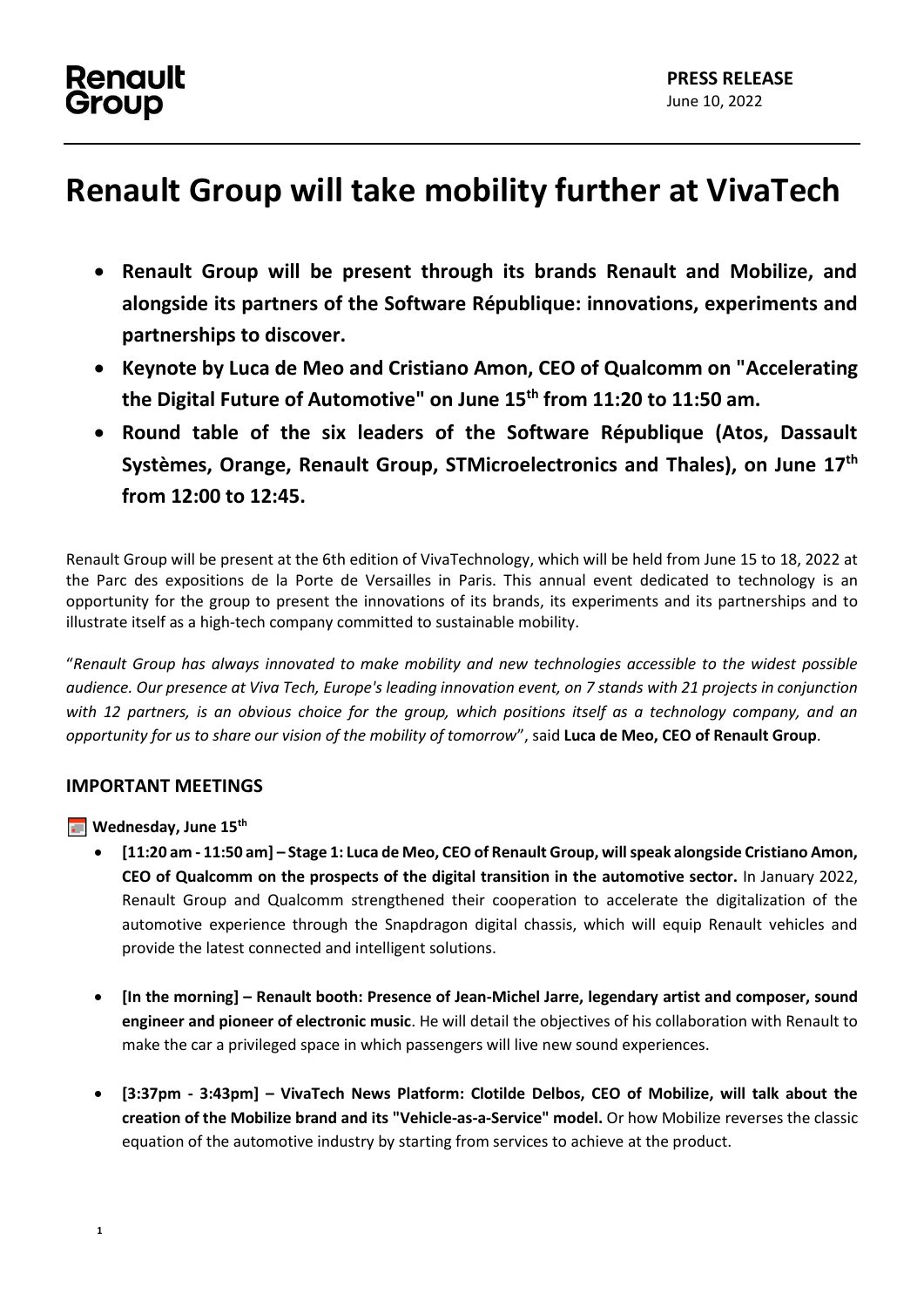### **Friday June 17th [12:00 - 12:45] - Stage 3**

One year after the creation of the Software République, **the leaders of the founding companies (Atos, Dassault Systèmes, Orange, Renault Group, STMicroelectronics and Thales) will take part in a round table** to share a first assessment and future perspectives. Rodolphe Belmer, Bernard Charlès, Aliette Mousnier-Lompre, Luca de Meo, Frédérique Le Grevès and Patrice Caine will present how, together, the founding members have succeeded in creating a collaborative ecosystem of open innovation.

**To access the complete program of Renault Group talks, click on the following link: [events.renaultgroup.com/en.](https://events.renaultgroup.com/en/)**

### **RENAULT GROUP, INNOVATIONS TO SEE AND ALSO TO LIVE (Pavilion 1)**

Renault Group will be present at VivaTech on a dedicated 233m² booth located in Pavilion 1, through its **Renault and Mobilize** brands, and alongside its partners from **the Software République**. Better user experience, advent of sustainable mobility, support to the start-up ecosystem: Renault Group is on all fronts of innovation to adapt and respond to the challenges of mobility and the world of tomorrow.

**RENAULT@VIVATECH** Loyal to its human-centered approach, Renault will present the Scénic Vision concept car, where technology is devoted to the Environment, Safety and Inclusion. The vehicle is a true revolution, with a hybrid engine: both electric and hydrogen. Created in a modern « made to be remade » spirit, this innovative concept highlights the group's expertise in materials and recyclability, taking shape at the Re-factory in Flins, Europe's first circular economy factory dedicated to mobility.

**MOBILIZE @VIVATECH** Already present at VivaTech last year, Mobilize will offer this year a deep dive into energy and data, which are key elements to facilitate the transition to a more secure and sustainable mobility: a complete offer of home, business and road charging solutions; as well as innovative data-driven services to facilitate territorial decision-making.

**SOFTWARE REPUBLIQUE @VIVATECH** Renault Group is also inviting the open collaborative ecosystem Software République on its booth. This European ecosystem was founded in 2021 by Atos, Dassault Systèmes, Orange, Renault Group, STMicroelectronics and Thales, to develop innovative products & services in the field of a sustainable, secure, and intelligent mobility. The Software République will present the first batch of start-ups from its incubator.

#### **Also to be discovered...**

**On the Google booth**, New Renault Mégane E-Tech Electric which embeds Google Automotive Services in its new OpenR screen and the innovations of Google Cloud and Renault Group to accelerate Industry 4.0.

**On the ArtPoint booth**, exhibition of the Alpine A110 Sastruga art-car, a true work of art created by artificial intelligence based on the brand's sporting history.

**On the "DIY Robocars France" booth** presented by Renault Digital, a race of 1/10 scale autonomous cars in Alpine colors, driven by artificial intelligence.